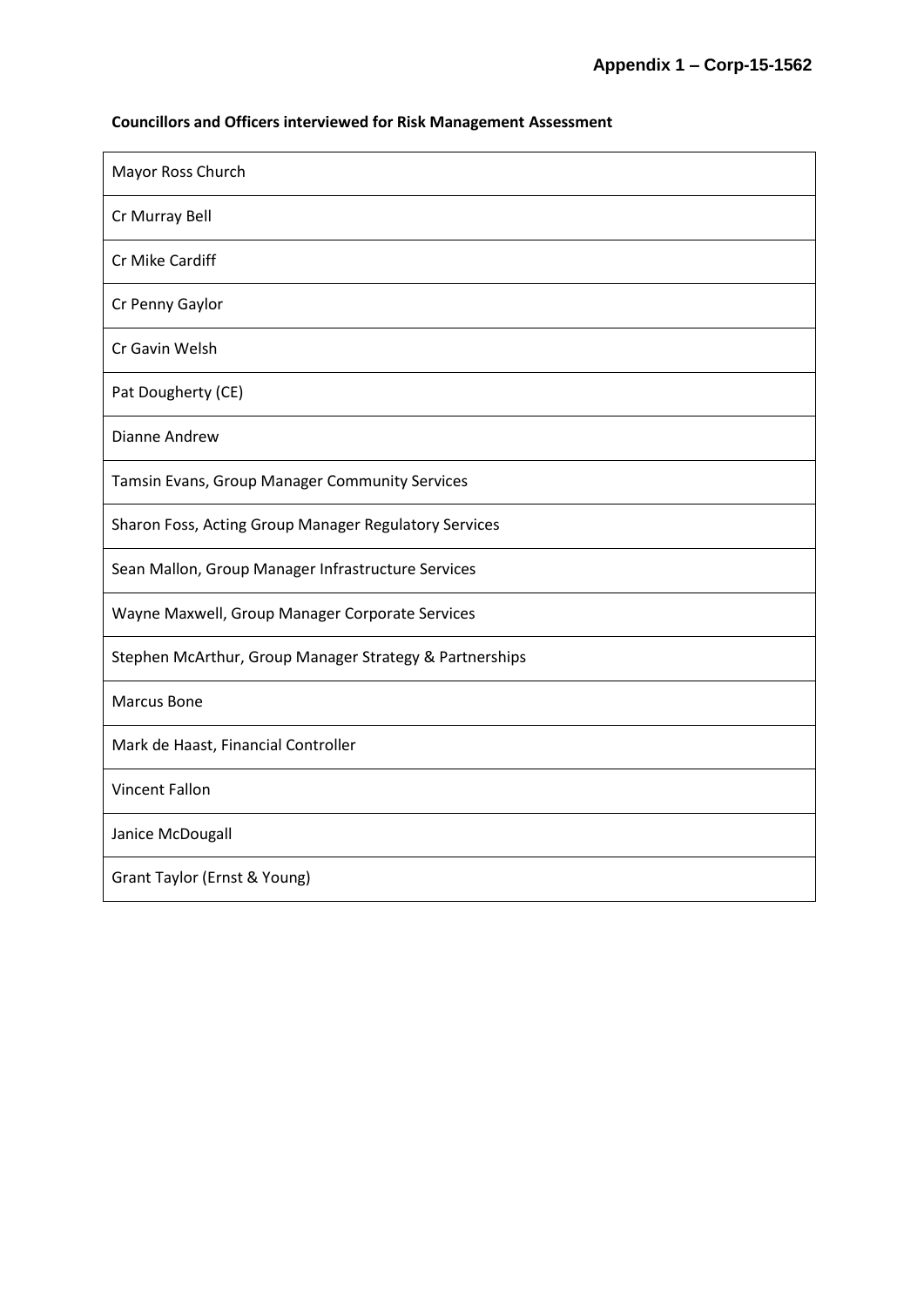## **Top Five Risks/Opportunities identified during initial interviews in February/ March 2015**

The following are suggested as an initial assessment of the top risks garnered from the interviews to date. They all relate to the effect of uncertainty on the achievement of significant objectives and were reported by more than one interviewee albeit perspectives varied. The risks are expressed as 3 threats and 2 opportunities. Current controls, intended actions and possible new treatments will be recorded as this develops.

- 1. Extreme customer and stakeholder dissatisfaction and reputational harm could result from repeated ill-considered planning and regulatory decisions; i.e. decision making placing over emphasis on legislative, environmental and engineering factors and under emphasis on social and political factors
- 2. Some poor long term results are likely to occur due to the organisation tending to focus, in some areas, on operational day to day service delivery rather than the general development and strengthening of strategy to meet desired outcomes, and the clear translation of that strategy into action.
- 3. Some poor long term results are likely to occur due to challenging capability issues including an ageing workforce, difficulty recruiting top people due salary constraints and location, and insufficient staff to meet increasing future demands.
- 4. There are significant opportunities to improve the chances of achieving outcomes, increasing value and reducing costs through a better understanding of Council/management risk appetite, creating a more positive environment for innovation and calculated risk taking in agreed areas
- 5. Community relations would almost certainly be improved through the development and implementation of robust communications strategies, plans and actions that are both critically responsive to crisis and strongly proactive to Council initiatives and innovations – better balancing the negative with significant positive messaging

There were other risks, or issues reported, some by more than one interviewee but they did not, at this stage, appear to possess the significance of these. Remaining interviews will further clarify.